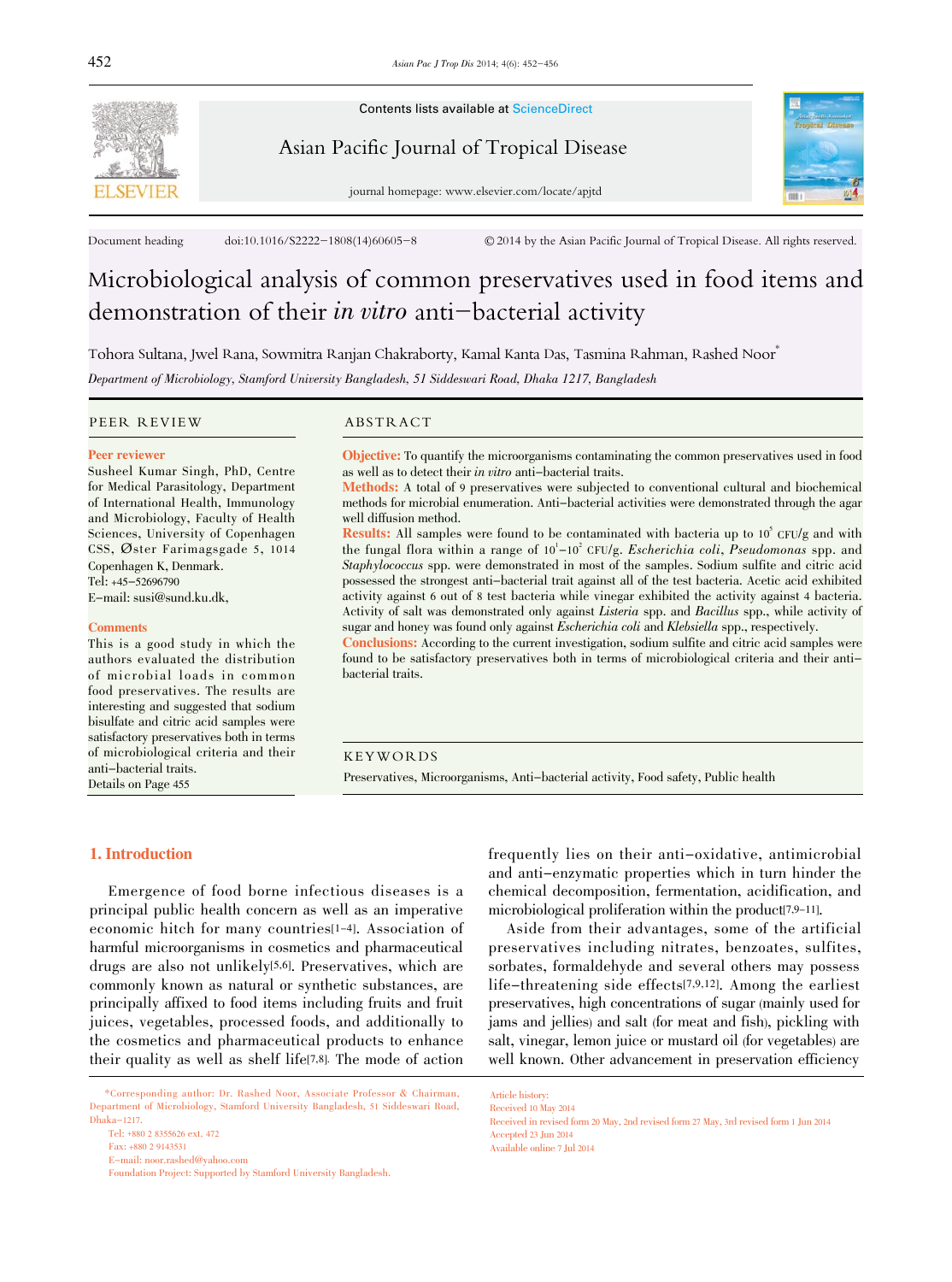arose through canning, pasteurization, irradiation, filtration, addition of natural or synthetic preservatives[13-16].

While the microbiological spoilage in food, pharmaceutical and cosmetics items are globally common, the use of preservatives used in those products against microbial contamination is also expected[17-20]. In context of Bangladesh the microbial prevalence in food and consumer items is too frequent, resulting in disease outbreaks[21-27]. However, the knowledge on the extent of microbiological contamination of the associated preservatives have not been provided. Moreover, the microbial content in the preservatives as well as the demonstration of antimicrobial activity would imply the efficiency of the preservatives. Based on these facts, current study attempted to isolate and enumerate the microorganisms accessing the preservatives and to detect their anti-bacterial traits.

#### 2. Materials and methods

# 2.1. Sampling, sample processing and microbiological analysis

A total of 9 samples of different categories of natural and synthetic preservatives (with appropriate dates of manufacturing and expiry on the packs) were collected from different super shops in Dhaka city during September 2013 to December 2013. Samples included salts, sugars, sodium sulfite, sodium benzoate, acetic acid, citric acid, vinegar, honey and turmeric preservatives. All samples were transported to the Microbiology Laboratory in order to assess their microbiological quality. A total of 10 g of samples were homogeneously mixed with 90 mL of buffer peptone water, and serial dilutions were prepared up to  $10^{-4}$ following the standard protocols[5-6]. An aliquot of 0.1 mL of each suspension from the dilution  $10^{-2}$  and  $10^{-4}$  was spread onto nutrient agar plate to enumerate the total bacteria and on Sabouraud dextrose agar plate for the estimation of fungal load. Then the nutrient agar plate and Sabouraud dextrose agar plates were incubated at 37 °C for 18 to 24 h and at 25 °C for 48 to 72 h, respectively.

For the enumeration of specific pathogens, 0.1 mL from the dilution of  $10^{-2}$  and  $10^{-4}$  of each sample was spread onto membrane fecal coliform, MacConkey agar, mannitol salt agar, and cetrimide agar for the enumeration of total fecal coliform, Escherichia coli (E. coli), Staphylococcus spp., and Pseudomonas spp., consecutively. All the plates were incubated at 37 °C for 24 h except membrane fecal coliform agar which was incubated at 44.5 °C for 18-24 h. Presence of E. coli was further confirmed by the appearance of bluish-black colonies with the production of green metallic sheen on the eosin-methylene blue agar<sup>[6]</sup>. Confirmative biochemical tests revealed the identity of the specific pathogens[28].

# 2.2. Determination of anti-bacterial activity of the preservatives

The anti-bacterial activity of the preservative samples

was performed by using agar well diffusion method as described previously<sup>[21]</sup>. Lawns of bacterial pathogens  $(E$ . coli, Klebsiella spp., Pseudomonas spp., Salmonella spp., Staphylococcus spp., Vibrio spp., Listeria spp. and Bacillus spp.) were prepared over the Mueller Hinton agar plates and holes were made in the Mueller Hinton agar by cork borer. Each of the homogenized preservative blends (around 10 μg/ mL) was then introduced separately in the specified hole with a positive control (streptomycin, 10 μg/mL) and negative control (normal saline). Presence of clear zone around the sample suspension indicated the presence of anti-bacterial activity.

# 3. Results

All samples studied were found to be populated with bacteria within a range of  $10^2 - 10^3$  CFU/g with the presence of specific pathogenic microorganisms, i.e., E. coli, Pseudomonas spp. and Staphylococuus spp. in most of the samples (Tables 1 and 2). Sodium benzoate, vinegar and honey samples were found to harbor the highest number of spoiling bacteria (~10<sup>°</sup> CFU/g). Next prevalence was noticed in case of sugar and turmeric samples  $(10^4 \text{ CFU/g})$  while salt and acetic acid samples were populated by a lesser extent of bacteria (10 3 CFU/g). The least microbial spoilage was in the citric acid and sodium sulfite samples  $(10^2 \text{ CFU/g}).$ Except sugar and vinegar, the other 7 samples exhibited the proliferation of fungal population.

#### Table1

|  |  |  |  |  |  | Microbial analysis of different preservative used in food. |  |  |  |  |
|--|--|--|--|--|--|------------------------------------------------------------|--|--|--|--|
|--|--|--|--|--|--|------------------------------------------------------------|--|--|--|--|

|                         | Total aerobic       | Fungi               |                     |                     | E. coli Pseudomonas Staphylococcus |  |
|-------------------------|---------------------|---------------------|---------------------|---------------------|------------------------------------|--|
| Sample                  | bacteria (CFU/g)    | (CFU/g)             | (CFU/g)             | spp. $(CFU/g)$      | spp. $(CFU/g)$                     |  |
| Sugar $(n=5)$           | $4.1\times10^{4}$   | $\Omega$            | $7.0\times10^{1}$   | $\Omega$            | $1.9 \times 10^{2}$                |  |
| Salt $(n=5)$            | $3.2\times10^3$     | $3.7\times10^{2}$   | $\Omega$            | $8.0\times10^{1}$   | $\mathbf{0}$                       |  |
| Acetic acid $(n=5)$     | $3.6 \times 10^{3}$ | $4.9\times10^{2}$   | $\Omega$            | $1.2 \times 10^{1}$ | $\mathbf{0}$                       |  |
| Citric acid $(n=5)$     | $2.9\times10^2$     | $2.0 \times 10^{2}$ | $\Omega$            | $\Omega$            | $\Omega$                           |  |
| Sodium benzoate $(n=5)$ | $5.8\times10^5$     | $4.5\times10^{2}$   | $1.6 \times 10^{1}$ | $\Omega$            | $3.8\times10^2$                    |  |
| Vinegar $(n=5)$         | $6.4\times10^{5}$   | $\Omega$            | $2.2 \times 10^{1}$ | $3.6 \times 10^{2}$ | $4.6 \times 10^{2}$                |  |
| Sodium sulfite $(n=5)$  | $2.8\times10^2$     | $2.1 \times 10^2$   | $\Omega$            | $\Omega$            | $\Omega$                           |  |
| Honey $(n=5)$           | $3.9\times10^5$     | $3.3\times10^{2}$   | $1\times10^{1}$     | $1.8\times10^2$     | $3.3\times10^2$                    |  |
| Turmeric $(n=5)$        | $4.3 \times 10^{4}$ | $3.9\times10^{1}$   | $\theta$            | $1.6\times10^{1}$   | $5.9 \times 10^{2}$                |  |
|                         |                     |                     |                     |                     |                                    |  |

Fecal coliforms were absent in all cases.

Acceptable microbial limits[48]: Total aerobic bacteria: 10 3 CFU/g; total fungal load: 10 2 CFU/g; absence of fecal coliforms, E. coli, S. aureus and Pseudomonas spp. per <sup>1</sup> g of the preservative; absence of Salmonella spp. per <sup>10</sup> g of the preservative.

# Table 2

| Confirmative biochemical tests for the different isolates. |  |
|------------------------------------------------------------|--|
|------------------------------------------------------------|--|

| Assumed          | <b>TSI</b> |   |       | H.S                                         |           |     |  |     | Indole MR VP Citrate Motility Oxidase |
|------------------|------------|---|-------|---------------------------------------------|-----------|-----|--|-----|---------------------------------------|
| organism         |            |   |       | Slant Butt Gas reaction test test test Test |           |     |  |     | test                                  |
| E. coli          |            |   | $+$   |                                             | $\ddot{}$ |     |  | $+$ |                                       |
| Klebsiella spp.  |            |   |       |                                             |           |     |  |     | $+$                                   |
| Pseudomonas spp. | Y          | R |       |                                             |           |     |  |     |                                       |
| S. aureus        |            | R | $\pm$ | $+$                                         |           | $+$ |  |     |                                       |

TSI: Triple sugar iron test; Y: yellow (acid); R: red (alkaline); MR: methyl red; VP: Voges-Proskauer.

Sodium sulfite and citric acid were found to be free from any contaminating specific pathogenic bacteria while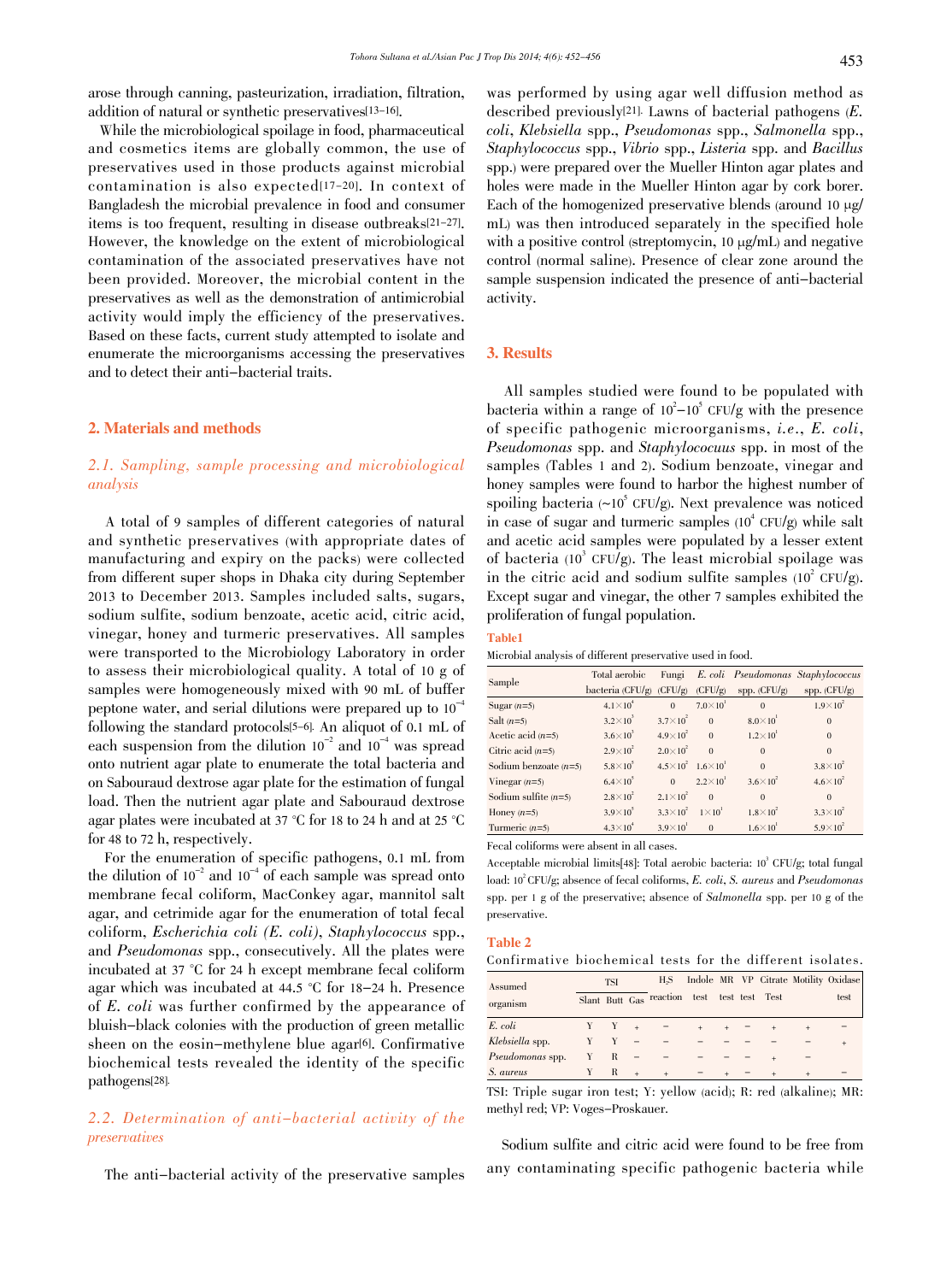vinegar and honey samples were found to be contaminated with *E. coli, Pseudomonas* spp. and *Staphylococcus* spp. Salt and acetic acid samples harbored only Pseudomonas spp. (~10 2 CFU/g), sodium benzoate was found to be contaminated with E. coli and Staphylococcus spp., and the turmeric samples were contaminated with *Pseudomonas* and Staphylococcus spp.

# 3.2. Anti-bacterial traits of the preservative samples

Among the samples studied in our study, sodium sulfite showed the highest activity against all of the test bacteria (Table 3). Acetic acid was found to exhibit the anti-bacterial activity against 6 out of 8 test bacteria while vinegar exhibited the activity against 4 bacteria. Anti-bacterial activity of both of these preservatives was most prominent against Pseudomonas spp. (Table 3). Another organic acid, the citric acid in our study also exhibited the activity against all bacteria; however, to a lesser extent compared to that of sodium sulfite. Compared to sodium sulfite, acetic acid, citric acid and vinegar, other samples in our study were found to pose the anti-bacterial activity to a lesser extent.

#### Table 3

Anti-bacterial activity of different preservatives (mm).

|                 |              | Klebsiella Pseudomonas Salmonella Staphylococcus |          |              |                |              |              | Vibrio Listeria Bacillus |
|-----------------|--------------|--------------------------------------------------|----------|--------------|----------------|--------------|--------------|--------------------------|
| Sample          | E. coli      | spp.                                             | spp.     | spp.         | spp.           | spp.         | spp.         | spp.                     |
| Sugar           | 18           | $\mathbf{0}$                                     | $\Omega$ | $\mathbf{0}$ | $\mathbf{0}$   | $\mathbf{0}$ | $\mathbf{0}$ | $\overline{0}$           |
| Salt            | $\mathbf{0}$ | $\mathbf{0}$                                     | $\Omega$ | $\mathbf{0}$ | $\overline{0}$ | $\mathbf{0}$ | 10           | 20                       |
| Acetic acid     | $\mathbf{8}$ | $\mathbf{0}$                                     | 25       | $\mathbf{0}$ | 12             | 12           | 15           | 15                       |
| Citric acid     | 20           | $\mathbf{0}$                                     | 25       | 20           | 10             | 15           | 10           | 20                       |
| Sodium benzoate | $\Omega$     | $\mathbf{0}$                                     | $\Omega$ | $\Omega$     | $\mathbf{0}$   | $\mathbf{0}$ | 7            | $\mathbf{0}$             |
| Vinegar         | 6            | $\mathbf{0}$                                     | 15       | $\mathbf{0}$ | $\mathbf{0}$   | $\mathbf{0}$ | 6            | 8                        |
| Sodium sulfite  | 30           | 32                                               | 32       | 30           | 34             | 30           | 36           | 33                       |
| Honey           | $\Omega$     | $\overline{7}$                                   | $\Omega$ | $\Omega$     | $\mathbf{0}$   | $\mathbf{0}$ | $\mathbf{0}$ | $\Omega$                 |
| Turmeric        | $\Omega$     | $\mathbf{0}$                                     | $\Omega$ | $\Omega$     | $\Omega$       | $\Omega$     | $\mathbf{0}$ | $\mathbf{0}$             |

Each of the preservative was tested with a concentration of approximately 10 μg/mL.

Activity of salt was scored only against Listeria spp. and Bacillus spp., while activity of sugar and honey was found only against E. coli and Klebsiella spp., respectively. No activity was found in case of turmeric samples. Since this preservative was found to be populated with the ubiquitous Pseudomonas spp. and the easily transmittable staphylococcal species, absence of anti-bacterial trait was not unlikely.

# 4. Discussion

Food preparations or pharmaceutical/cosmetics solutions often tend to provide suitable media for the growth of microorganisms and hence require the incorporation of a preservative[5,6,22,24]. While bacteria and fungi spoiled food are well known, reports on the food associated preservative spoiling microorganisms are rare. According to our study, the huge proliferation of microorganisms within the samples tested may reveal a possibility of food and pharmaceutical contamination apart from exogenous sources. A limited report on the preservative spoilage by microorganisms exists so far, and hence the reasoning of the microbial prevalence appears a bit difficult; however, considering the pharmaceutical bio-burden cases, we assume that the microbial access into the preservatives

tested in our study might be due to the relatively low concentrations of these food grade products as well as due to the common cause of unhygienic preparation of the preservatives[7,9,11,14,18]. Nevertheless, to our knowledge, the abundance of microorganisms in common preservatives used in Bangladesh has been first time reported in our study. Additionally, the microbial load among the preservatives tested further poses the extended spoilage of the intended food or pharmaceutical products to be used and hence raises the application risk.

It is indeed well reported that the natural substances including salt, sugar and vinegar are also used as traditional preservatives[29]. Besides non-toxicity with acceptability in taste and odour, a preservative should be effective against a wide spectrum of microorganisms. Almost all of the preservatives, either natural or synthetic, act as either antimicrobials or antioxidants or both and hence are known to prevent the growth of molds, yeasts and bacteria[13,29- 33]. The history of sodium sulfite's anti-bacterial trait has long been known and this preservative has been shown to pose the therapeutic efficacy[7,34-36]. Consistently, our study also demonstrated the highest anti-bacterial activity of this preservative, which is interestingly in consistent to the least microbial prevalence as observed through microbiological enumeration assay.

Organic acids are popular preservatives with marked anti-bacterial traits[37-40]. In our study, both acetic acid and vinegar exhibited the anti-bacterial activity against Pseudomonas spp.; however, both were initially found to harbor Pseudomonas spp., with a relatively higher bacterial load especially in the vinegar samples. The reason behind this discrepancy might be the higher concentration of the preservatives used for the study of the anti-bacterial activity. Such a baffling result is suggestive of the further determination of the minimum inhibitory concentration of acetic acid and vinegar. The notable anti-bacterial activity of citric acid in our study is totally consistent with the microbial prevalence data since no pathogen was found to prevail within this preservative.

A recent report has shown sodium benzoate to be effective to extend the shelf life of fruit juice; however, in our study this preservative has been found to exhibit the anti-bacterial activity only against Listeria spp. to a minor extent[41]. Besides the vinegar and honey samples, sodium benzoate was also found to be largely propagated with microbial population which in turn could be explanatory behind the anti-bacterial inefficiency of this preservative.

Salting, salt curing, corning or sugar curing of foods by sodium chloride, brine (for bacon, salt pork, etc.) and sucrose (sugar-cured ham, fruit preserves, jams and jellies, etc.) has long been employed to protect food from microbiological spoilage. Salts have long been used for food preservation and have been found to be effective for bacterial killing[31,42- 46]. Nevertheless, in the present investigation, the activity was limited. The bacterial prevalence of  $10^3 - 10^4$  CFU/g in salt and sugar samples in our study was also in line with such a weak anti-bacterial activity of these preservatives. Several reports proved honey to possess significant antibacterial activity; however, according to the present study, the activity was not notable probably due to the difference in source, or processing deficiency, or might be due to different experimental conditions[10,12]. Furthermore, presence of all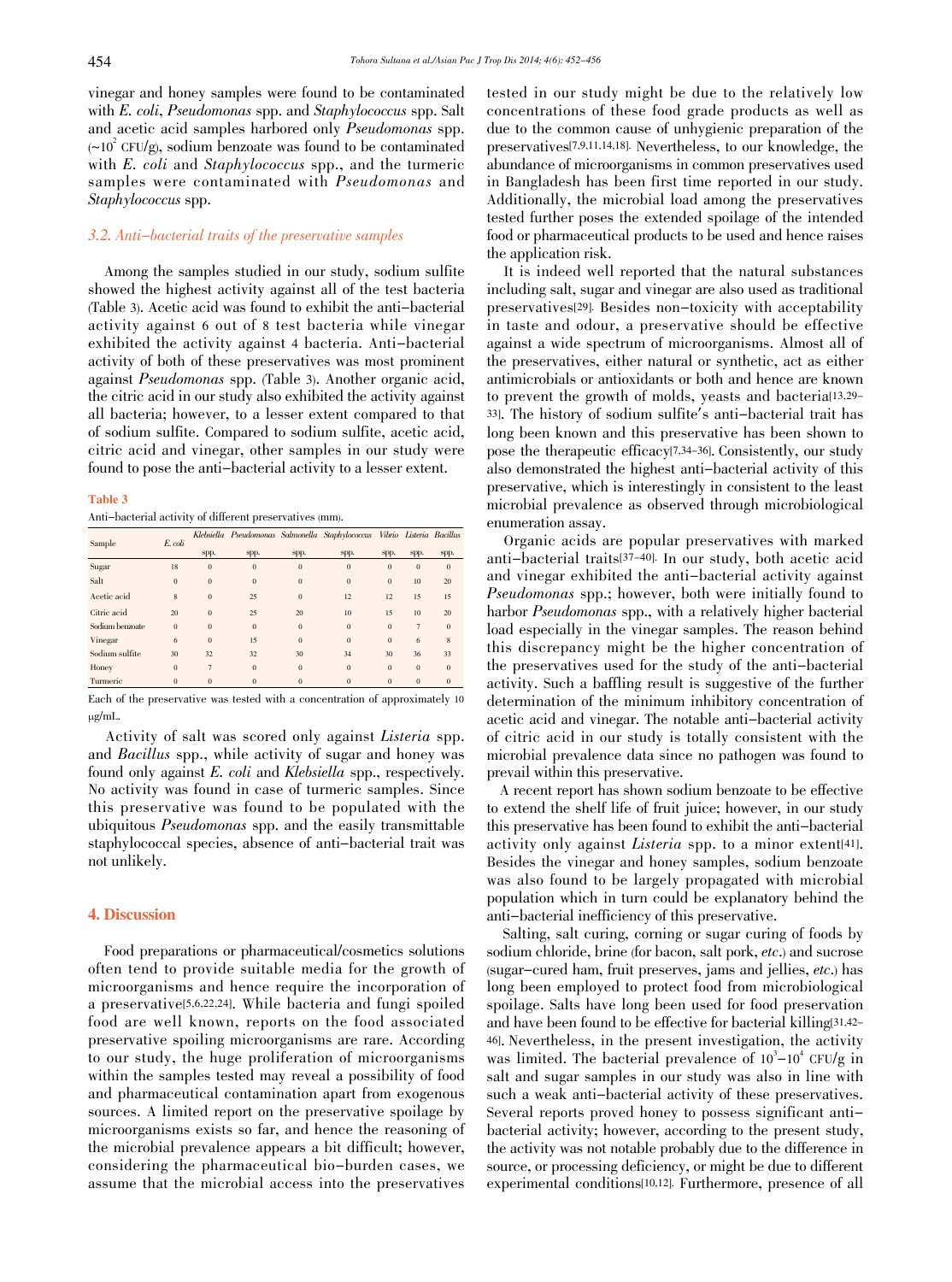pathogenic bacteria in honey samples was also suggestive of the weak anti-bacterial activity of this preservative.

While the aspects of anti-bacterial traits of the preservatives could be well discussed in cohort with an array of reports, the scarcity of microbial bio-burden indeed limits the focus on acceptable criteria of the preservatives. However, considering the preservatives used in the current investigation as non-sterile pharmaceutical products, the acceptance criteria of microbial limits should be set for the total aerobic bacteria, total fungal load, and the complete absence of specific pathogens including fecal coliforms, Staphylococcus aureus (S. aureus), E. coli, Pseudomonas spp. and Salmonella spp., as specified by the pharmacopoeia standards<sup>[47,48]</sup>. In this context, the overall microbiological quality of the preservatives citric acid and sodium sulfite was found to be within the limit which is also in consistent to their anti-bacterial activity against the test bacteria.

Overall, according to our study, sodium sulfite and citric acid samples were found to be satisfactory preservatives both in terms of microbiological criteria and their antibacterial traits. The results of anti-bacterial activity of the preservatives presented in this study are in line with their microbiological load, which indeed mark a complete bacteriological profile of the samples tested. Thus, in relation to the microbial proliferation in food samples, the study of anti-bacterial activity of all the common preservatives may further raise the public health concern regarding food safety.

#### Conflict of interest statement

We declare that we have no conflict of interest.

#### Acknowledgements

The work has been supported by Stamford University Bangladesh.

#### **Comments**

#### **Background**

Food borne infectious diseases is a principal public health concern, and it has negatively effect on economic growth in many countries. Food preservatives help to protect health by decreasing the risk of food-borne illness caused by microorganisms in food, and by lowering oxidation in the body, which may occur as a result of ingredients in foods that become oxidized. Food spoiling bacteria and fungi are well known, but the knowledge on the extent of microbiological contamination of the associated preservatives has not been reported extensively.

# Research frontiers

In this article authors performed to quantify the microorganisms in some common food preservatives as well as to detect their in vitro anti-bacterial traits.

#### Related reports

It is indeed well reported that the natural substances including salt, sugar and vinegar are also used as traditional preservatives. In addition, a recent report has shown sodium benzoate to be effective to extend the shelf life of fruit juice.

# Innovations & breakthroughs

The present research shown that sodium sulfite and citric acid samples were satisfactory preservatives both in terms of microbiological criteria and their anti-bacterial traits.

# Applications

This study significantly contributes to understand microbial load in some common food preservatives as well as anti-bacterial activity of the same food preservatives.

#### Peer review

This is a good study in which the authors evaluated the distribution of microbial loads in common food preservatives. The results are interesting and suggested that sodium sulfite and citric acid samples were satisfactory preservatives both in terms of microbiological criteria and their anti-bacterial traits.

#### **References**

- [1] Djenane D, Yangüela J, Roncalés P, Aider M. Use of essential oils as natural food preservatives: effect on the growth of Salmonella enteritidis in liquid whole eggs stored under abuse refrigerated conditions. J Food Res 2013; 2(3): 65-78.
- [2] Mrityunjoy A, Kaniz F, Fahmida J, Shanzida JS, Uddin MA, Noor R. Prevalence of Vibrio cholerae in different food samples in the city of Dhaka, Bangladesh. Int Food Res J 2013; 20(2): 1017-1022.
- [3] Sarker N, Islam S, Hasan M, Kabir F, Uddin MA, Noor R. Use of multiplex PCR assay for detection of diarrheagenic Escherichia coli in street vended food items. Am J Life Sci 2013; 1(6): 267-272.
- [4] Rahman F, Noor R. Prevalence of pathogenic bacteria in common salad vegetables of Dhaka Metropolis. Bangladesh J Bot 2012; 41(2): 159-162.
- [5] Das KK, Fatema KK, Nur IT, Noor R. Prevalence of microorganisms in commonly used cosmetics samples in Dhaka Metropolis. *J Pharm Sci Innov* 2013; **2**(6): 7–9.
- [6] Khanom S, Das KK, Banik S, Noor R. Microbiological analysis of liquid oral drugs available in Bangladesh. Int J Pharm Pharm Sci 2013; 5(4): 479-482.
- [7] Anand SP, Sati N. Artificial preservatives and their harmful effects: looking toward nature for safer alternatives. Int J Pharm Sci Res 2013; 4(7): 2496-2501.
- [8] Rowe RC, Sheskey PJ, Cook WG, Fenton ME. Handbook of pharmaceutical excipients. London: Pharmaceutical Press; 2012.
- [9] Seetaramaiah K, Smith A, Murali R, Manavalan R. Preservatives in food products-review. Int J Pharm Biol Arch 2011; 2: 583-599.
- [10] Lusby PE, Coombes AL, Wilkinson JM. Bactericidal activity of different honeys against pathogenic bacteria. Arch Med Res 2005; 36: 464-467.
- [11] Pharmaceutical microbiology. In: Denyer SP, Hodges NA, Gorman SP. Massachusetts, USA: Blackwell Scientific Publications; 2004.
- [12] Mandal MD, Mandal S. Honey: its medicinal property and antibacterial activity. Asian Pac J Trop Biomed 2011; 1(2): 154-160.
- [13] Mitić-Ćulafić DS, Pavlović M, Ostojić S, Knezević-Vukčević J.